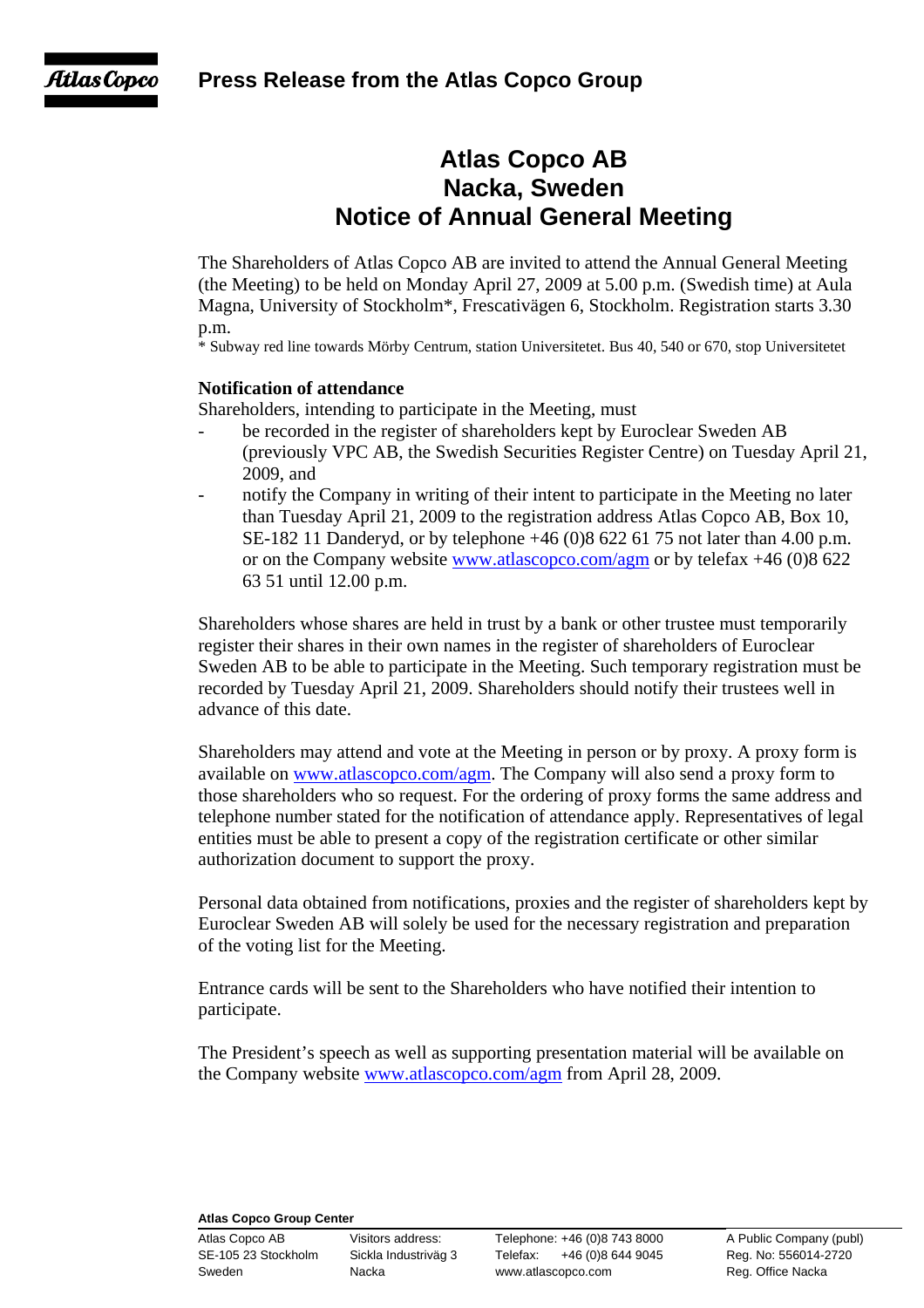## **Agenda**

- 1. Opening of the Meeting and election of Chairman
- 2. Preparation and approval of voting list
- 3. Approval of agenda
- 4. Election of one or two persons to approve the minutes
- 5. Determination whether the Meeting has been properly convened or not
- 6. Presentation of the Annual Report and the Auditor's Report as well as the Consolidated Annual Report and the Consolidated Auditor's Report
- 7. The President's speech and questions from shareholders to the Board of Directors and the Management
- 8. Report on the functions of and work performed by the Board of Directors and its Audit Committee
- 9. Decisions
	- a) regarding approval of the Profit and Loss Account and the Balance Sheet and the Consolidated Profit and Loss Account and the Consolidated Balance Sheet as well as the presentation by the auditor
	- b) regarding discharge from liability of the Board members and the President
	- c) regarding the allocation of the Company's profit according to the approved Balance Sheet
	- d) regarding record day for receiving dividend
- 10. Report on the Nomination Committee and determination of the number of Board members and deputy members to be elected at the Meeting
- 11. Election of Board members and of Chairman of the Board and Vice Chairman of the Board
- 12. Determining the remuneration (in cash or partially in the form of synthetic shares) to the Board of Directors and the remuneration to its committees, including the proposal from the Board regarding the granting of a mandate to acquire series A shares to hedge the costs for the synthetic shares
- 13. Report on the function and work performed by the Board's Remuneration Committee as well as proposal regarding
	- a) guiding principles for the remuneration of senior executives
	- b) a performance related personnel option program for 2009
	- c) a mandate to acquire and transfer series A shares
- 14. Proposal regarding a mandate to transfer own series B shares to cover costs in connection with the performance related personnel option program for 2006 and 2007
- 15. Proposal regarding Nomination Committee
- 16. Proposal regarding a conditioned Change of the Articles of Association
- 17. Closing of the Meeting

## **Item 9c) and d) -The Board of Directors' proposals regarding dividend and record day**

The Board proposes that the dividend for 2008 is decided to be SEK 3.00 per share and that April 30, 2009 is the record day for the dividend. If the Meeting decides as proposed, the dividend is expected to be distributed by Euroclear Sweden AB on May 6, 2009.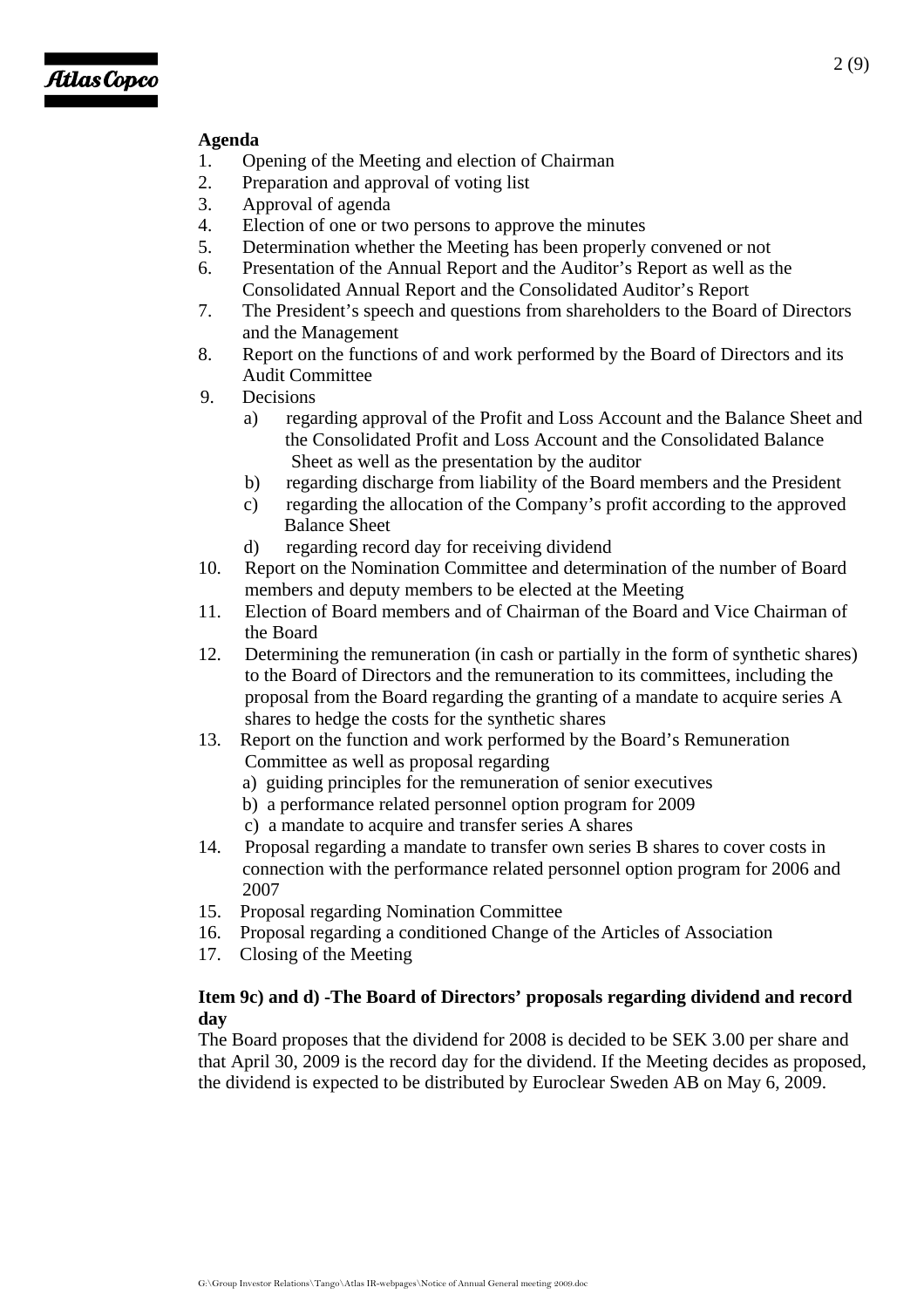**Item 1, 10, 11, 12, and 15 - Proposals from the Nomination Committee regarding Chairman of the Annual General Meeting, number of Board members, chairman, vice chairman and other Board members, remuneration and proposal regarding Nomination Committee as well as the proposal from the Board to acquire Series A shares** 

The Nomination Committee, consisting of Petra Hedengran, the chairman of the Committee, Investor AB, KG Lindvall, Swedbank Robur Fonder, Ramsay Brufer, Alecta Pensionsförsäkring, and Håkan Sandberg, Handelsbanken Fonder, who together represent more than 30% of the total number of votes, as well as Sune Carlsson, the chairman of the Board, propose as follows:

**Item 1**: That Sune Carlsson is elected chairman of the Meeting.

**Item 10:** That nine Board members be elected.

**Item 11:** That the following Board members are re-elected: Sune Carlsson,

Jacob Wallenberg, Staffan Bohman, Christel Bories, Johan Forssell, Ulla Litzén, Anders Ullberg and Margareth Övrum.

That Ronnie Leten, Senior Executive Vice President business area Atlas Copco Compressor Technique is elected new member of the Board. Ronnie Leten started his employment with Atlas Copco in 1985 and has since then, with the exception of three years, served in different management positions within Atlas Copco Compressor Technique.

Gunnar Brock has declined re-election

That Sune Carlsson is elected chairman and Jacob Wallenberg vice chairman of the Board of Directors.

Information regarding all proposed Board members is available on www.atlascopco.com/agm.

## **Item 12 – Proposal regarding (unchanged) Fee and purchase of own series A shares**

A fee of SEK 1,500,000 to the chairman, SEK 550,000 to the vice chairman and SEK 450,000 to each other Board member not employed by the Company. A fee to the members of the Audit Committee of SEK 170,000 to the chairman and SEK 110,000 to the other members. A fee of SEK 60,000 to each of the members of the Remuneration Committee.

A fee of SEK 60,000 to each Board member who, in addition to the above, participates in a committee in accordance with a decision of the Board of Directors.

Reflecting the ambition to further enhance the interest for the long term development of the Company, the Nomination Committee proposes that each nominated Board member shall have the possibility to choose between receiving 50% of the fee in the form of synthetic shares and the rest in cash and to receive the whole fee in cash. The proposal thus means that the total Board fee amounts to a sum of SEK 4,750,000 of which max SEK 2,375,000 can be in the form of synthetic shares.

For a decision in accordance with the proposal from the Nomination Committee the resolution must be supported by shareholders holding at least 50% of the votes cast at the Meeting.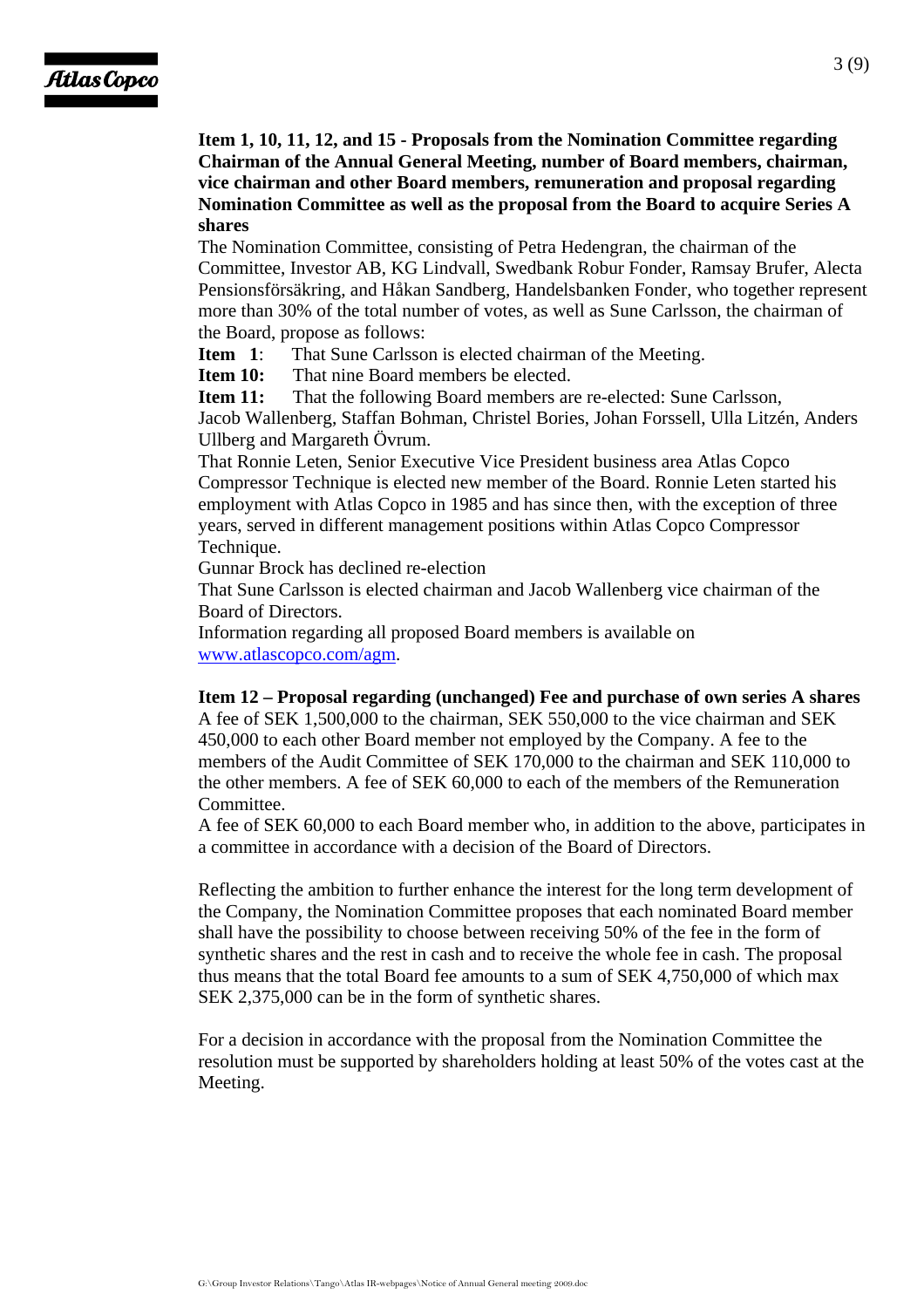The Board proposes that the obligation of the Company to pay an amount corresponding to the synthetic shares shall be hedged through the purchase of own series A shares that later will be sold on the market in connection with the payment to the Board member in compliance with a request for mandate that will be presented at that point in time. The economic difference for the Company if all Board members choose to receive a part of their fee in the form of synthetic shares compared to get the whole fee in cash is assessed to be very limited due to the hedging.

The Board proposes that the Board is granted the mandate until the next Annual General Meeting to decide on the acquisition of shares in the Company at one or more occasions in accordance with the following:

- 1. Acquisition of not more than 70,000 series A shares
- 2. The shares may only be acquired on NASDAQ OMX Stockholm
- 3. The shares may only be acquired at a price per share within the registered trading interval at any given point in time

The intention with the acquisition is to hedge the obligations of the Company, including social charges, towards Board members who have chosen to receive a part of the Board fee in the form of synthetic shares.

For a decision in accordance with the proposal from the Board the resolution must be supported by shareholders holding at least two-thirds of the votes cast as well as of the shares represented at the Meeting.

#### **Item 15 – Nomination Committee**

**a)** That the Company shall have a nomination committee consisting of the chairman of the Board and a representative from each of the four largest shareholders in terms of voting rights. During the fourth quarter of 2009 the chairman of the Board shall contact the four largest by Euroclear Sweden AB directly registered or ownership grouped shareholders for the appointing of an owner representative. The names of the four owner representatives and the names of the shareholders they represent shall be made public latest six months prior to the Annual General Meeting 2010 and be based upon the known number of votes immediately prior to the publishing. The term of office of the nomination committee lasts until a new nomination committee has been appointed. The chairman of the nomination committee shall, unless the members otherwise agree, be the member who represents the shareholder with the largest number of votes. **b)** that representatives who have been appointed by such shareholders who, during the term of the nomination committee, no longer belong to the group of four largest shareholders in terms of voting rights, shall cease to be members of the committee and the one, or those, shareholder(s) who has been added among the four shareholders with the largest voting rights shall appoint its/their representative(s). Unless there are special circumstances to the contrary, there shall be no change in the composition of the nomination committee if there are only marginal changes in the number of votes or a change occurs later than three months prior to the Annual General Meeting. A shareholder who has appointed a representative as member of the nomination committee can replace such representative with a new representative to be a member of the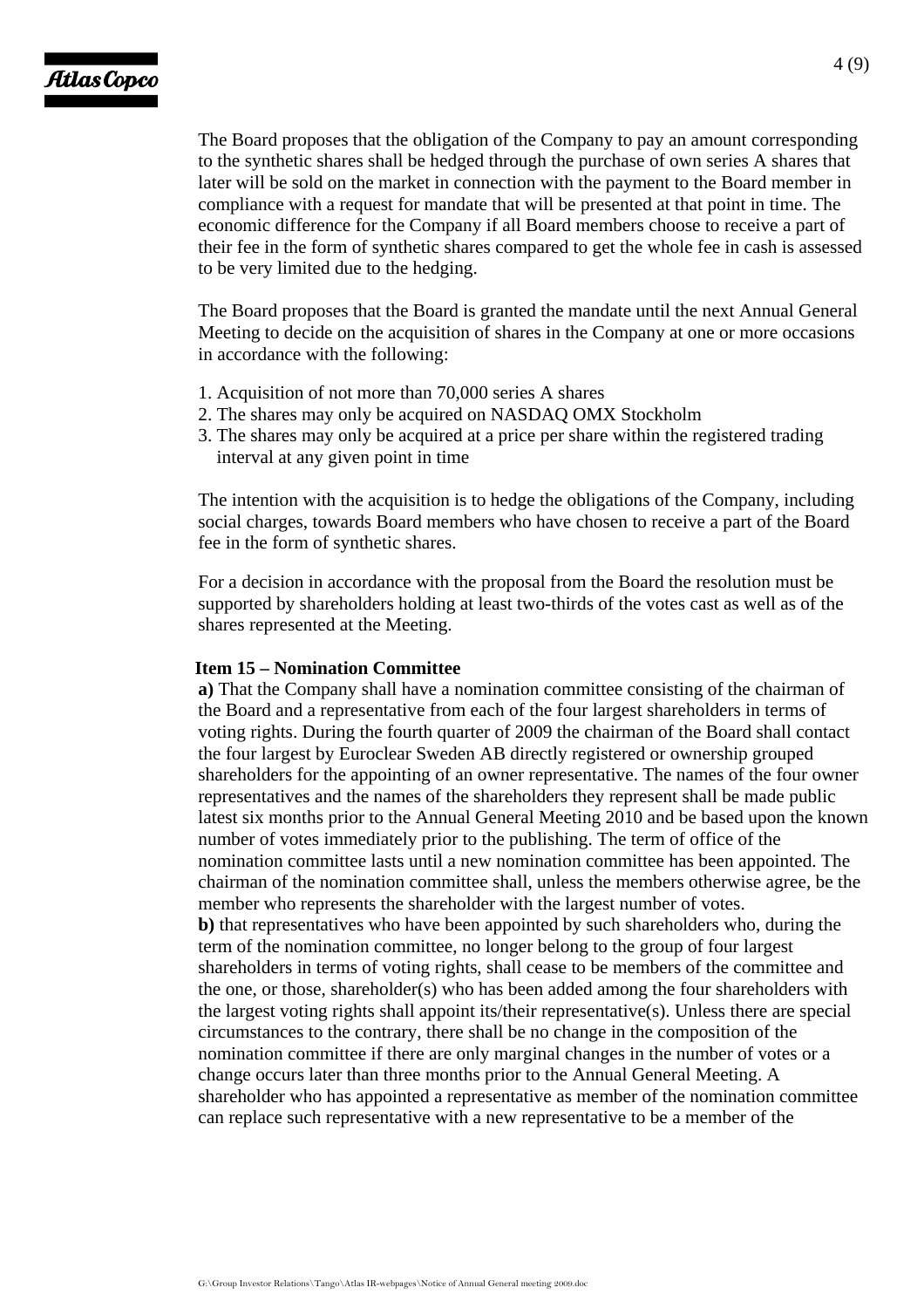nomination committee. Every change in the composition of the nomination committee shall be made public as soon as it has taken place.

**c)** that the nomination committee shall prepare proposals to the Annual General Meeting 2010 regarding the following matters for decision:

Proposal regarding chairman for the Annual General Meeting, number of Board members, composition of the Board of Directors, chairman and vice chairman of the Board of Directors, remuneration to the chairman, vice chairman and other Board members not employed by the Company, compensation for committee work and the criteria for the selection of the nomination committee and decision points for the Annual General Meeting 2011.

**d)** that, in connection with its mission in general, the nomination committee shall fulfil those tasks that, according to the Swedish Code of Corporate Governance, are allocated to a nomination committee and that the Company, upon request from the nomination committee, shall provide resources like, for example, the secretary function in the nomination committee in order to facilitate the work of the committee. Upon request, the Company shall also carry such reasonable costs for external consultants who are deemed by the nomination committee to be required in order for the nomination committee to carry out its mission.

For a decision in accordance with the proposal from the Nomination Committee, the resolution must be supported by shareholders holding at least fifty percent of the votes cast at the Meeting.

## **Item 13 – The proposal of the Board of Directors regarding guiding principles for salary and other remuneration to senior executives and a performance stock option plan for 2009 as well as acquisition and transfer of shares**

**13 a) guiding principles for remuneration to senior executives** 

The term "senior executives" covers the President and the other seven members in the Group management team.

The proposal of the Board for 2009, which is in compliance with the principles of previous years and are based on agreements already entered into between Atlas Copco and respective employee, is as follows.

The remuneration to the senior executives shall consist of a base salary, variable compensation, long term incentive (personnel options), pension premium and additional benefits.

The base salary reflects the position, qualification and individual performance. The size of the variable compensation depends on the extent to which predetermined quantitative and qualitative goals are met. The variable compensation is limited to maximum 70% of the base salary for the President, to 50% for the Business Area Executives and to 40% for the other senior executives.

The Board is now proposing a performance stock option plan for 2009 as part of a program 2009-2011 as outlined in 13 b) below.

Pension premiums are paid in accordance with a premium based plan within a range of 25-35% of the base salary depending on age.

Additional benefits consist of Company car and private health insurance.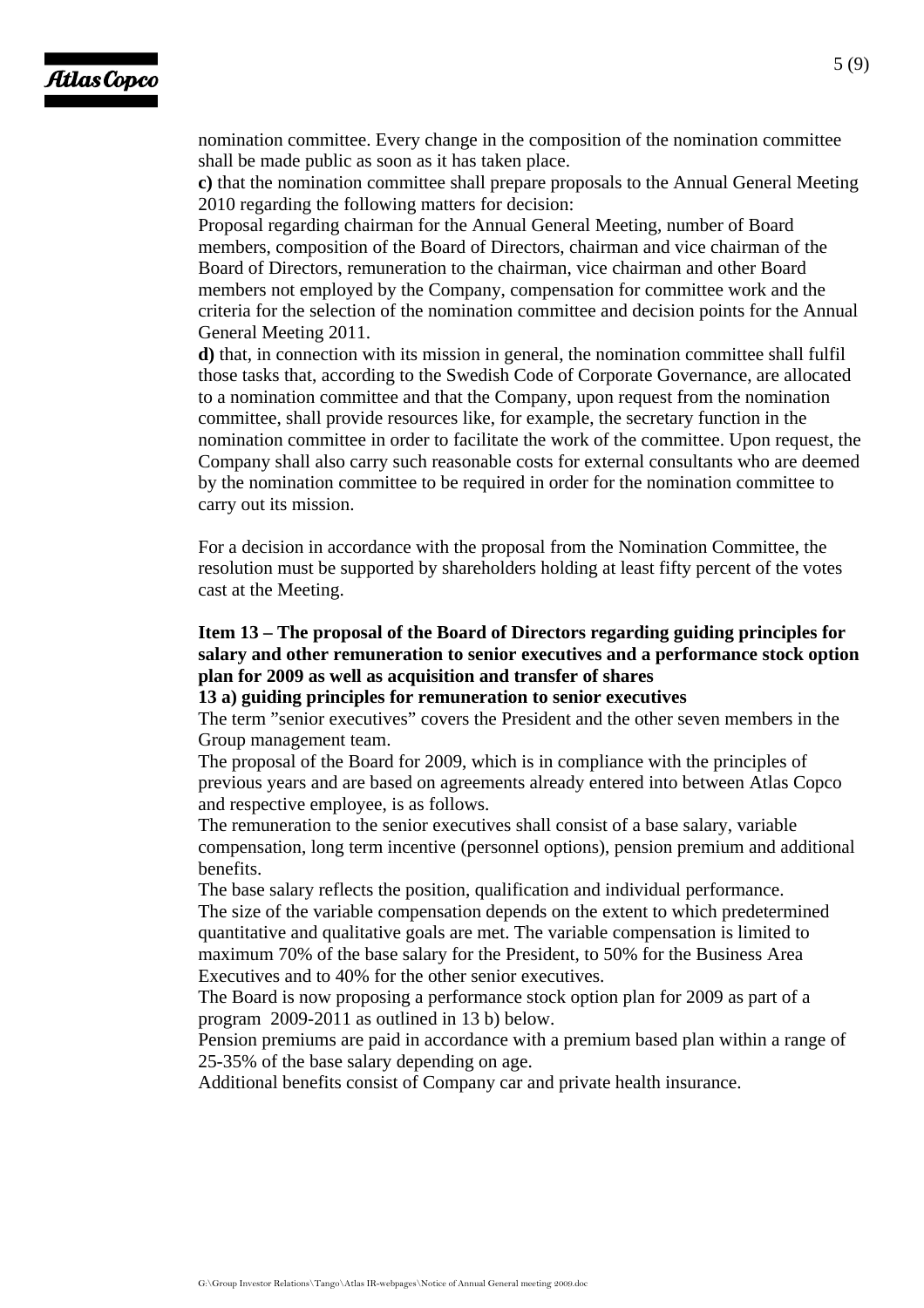# Atlas Copco

A mutual notice term of six months applies. The maximum compensation in case of termination of employment is 24 months base salary.

The Board reserves the right to deviate from these guiding principles if special reasons for such a deviation exist in an individual case.

### **13 b) a performance stock option plan for 2009**

In the opinion of the Board it is important, and it is also in the best interest of the shareholders, that key personnel in Atlas Copco have a long term interest in a good value development of the shares of the Company and align their performance in a manner that enhances such a development. It is also the assessment of the Board that a share related option program increases the attractiveness of Atlas Copco on the global market and enhances the possibility to recruit and keep key personnel in the Group. The proposed performance stock option plan 2009 corresponds to previous such plans in all material respects.

#### Scope and main principles

*Issuing of performance stock options* 

The Board asks for the right to decide on the issuing of performance stock options that can give a maximum of 280 key personnel in the Group the possibility to acquire a maximum of

4,699,874 Atlas Copco series A shares. The issue is dependent on the value increase of the Group expressed as Economic Value Added (EVA) during 2009. In an interval of MSEK 1,200 the issue varies linear from zero to 100% of the maximum options. The size of the plan and the limits of the interval have been established by the Board and is compatible with the business plan of the Company**.** 

The issue of performance stock options is maximized to the following number per person within the respective key group:

category  $1 -$  the President  $-117,500$  options

category 2 – Business Area Executives  $(3)$  – 58,750 options

category 3 – other members of the Group management and division Presidents (24)  $-29.375$  options

category  $4 -$  other key personnel (approx. 252)  $-14,687$  options

The Board shall decide which persons shall be included in the categories above based on position, qualification and individual performance. The issuing of options will take place not later than March 20, 2010.

The Board shall have the right to introduce an alternative incentive plan for key personnel in such countries where the granting of options is not feasible. Such alternative incentive solutions shall, to the extent possible, have terms and conditions corresponding to the ones applicable to the performance stock option plan 2009.

#### *The term of the performance stock options/exercise*

The term of the options shall be five years from the date of issuing. One third of the options can be exercised during each of the next following three years. The options are not transferable. In case the employment is terminated only those options that are exercisable at that point can be exercised.

*Exercise price* 

The exercise price shall be set to an amount corresponding to 110% of the average of the closing rates at NASDAQ OMX Stockholm of series A shares during a period of ten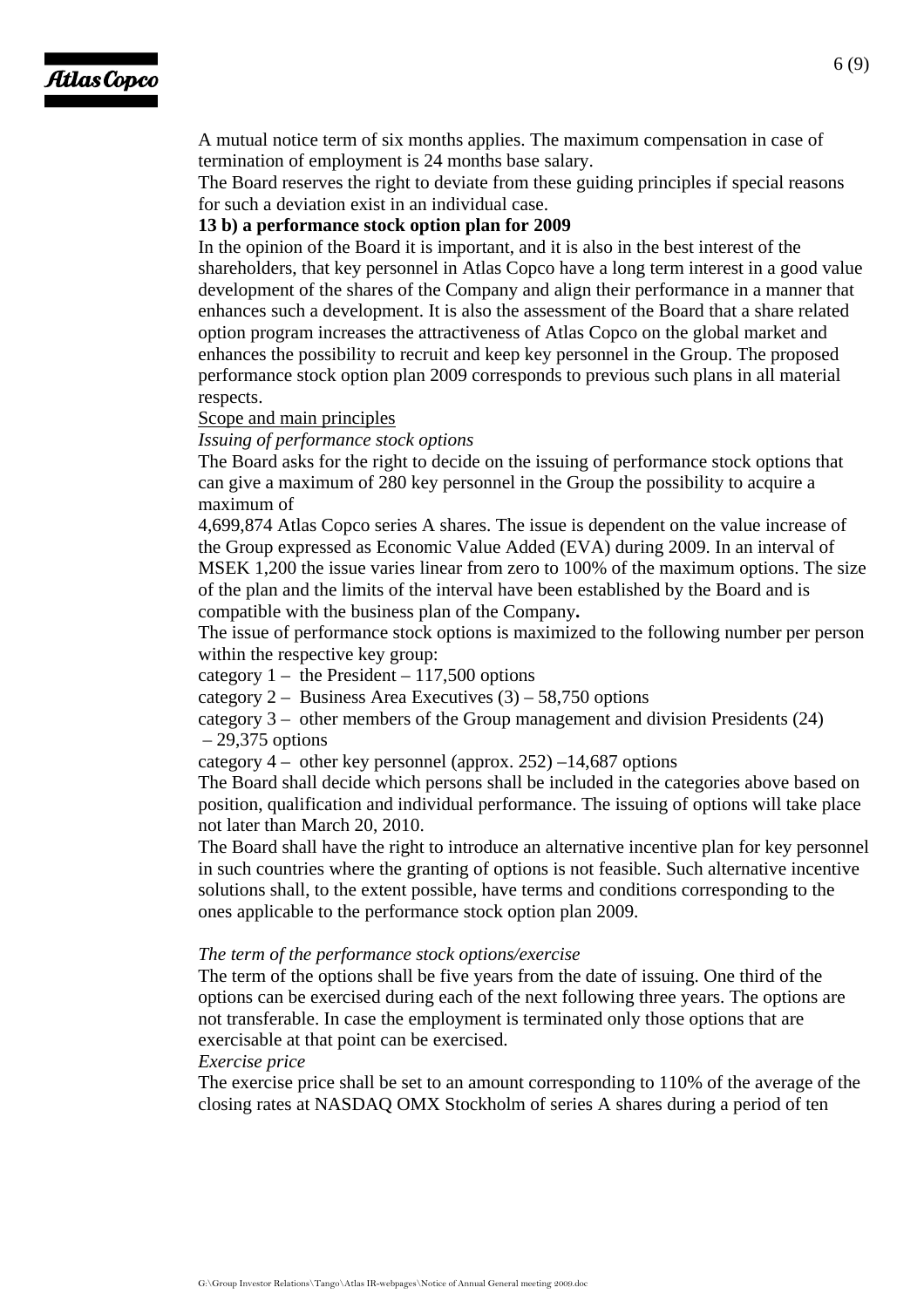# **Atlas Copco**

business days next following the date of the publishing of the annual accounts (fourth quarter press release) for the year 2009 operations.

## *Delivery of shares and costs*

Options shall give the right to purchase already issued series A shares.

To limit the economic risk in case of an increase of the share value during the term of the options and in order to secure the delivery of shares in accordance with agreements regarding the options, the Company has the intention to acquire and transfer own shares as stated in the proposal below.

## **13 c) acquisition and transfer of series A shares of the Company in connection with the performance stock option plan 2009**

The Board proposes that the Board is granted the mandate until the next Annual General Meeting to decide, on one or more occasions, on the acquisition of shares in the Company as follows:

- 1. Acquisition of not more than 5,500,000 series A shares
- 2. The shares may only be acquired on NASDAQ OMX Stockholm
- 3. The shares may only be acquired at a price per share within the registered trading interval at any given point in time

The acquisition is made with the intention to limit the economic risk caused by an increase of the share value during the period the performance stock options remain outstanding, to be able to fulfil future delivery obligations, to be able to cover cash settlement in applicable cases and to cover social charges.

The Board further proposes that the Meeting resolves to transfer shares in the Company in relation to the Company's personnel option program 2009 according to the following. A maximum of 4,699,874 series A shares may be transferred. Right to acquire shares is to be granted to the persons participating in the Company's performance stock option plan 2009, with a right for each participant to acquire the maximum number of shares stipulated in the terms and conditions of this plan. The participants' right to acquire shares is conditional upon all terms and conditions of the Company's performance stock option plan 2009 being fulfilled. Shares are to be transferred on the terms and conditions stipulated by the plan, meaning inter alia, that what is there stated regarding price and time during which the participants are to be entitled to use their right to acquire shares is also applicable to the transfer. Participants are to pay for the shares within the time and on the terms stipulated in the performance stock option plan 2009.

With respect to the number of shares that may be transferred under the Company's performance stock option plan 2009, customary terms for recalculation as a result of bonus issue, share split, rights issues and similar measures apply in accordance with the terms and conditions of the plan.

As reason for the deviation from the shareholders right of first refusal and as the base for the transfer price in connection with the transfer of own shares, the Board states that the transfer of own shares is a part of the proposed performance stock option plan for 2009.

In order for the resolutions by the Meeting in accordance with the Board's proposal under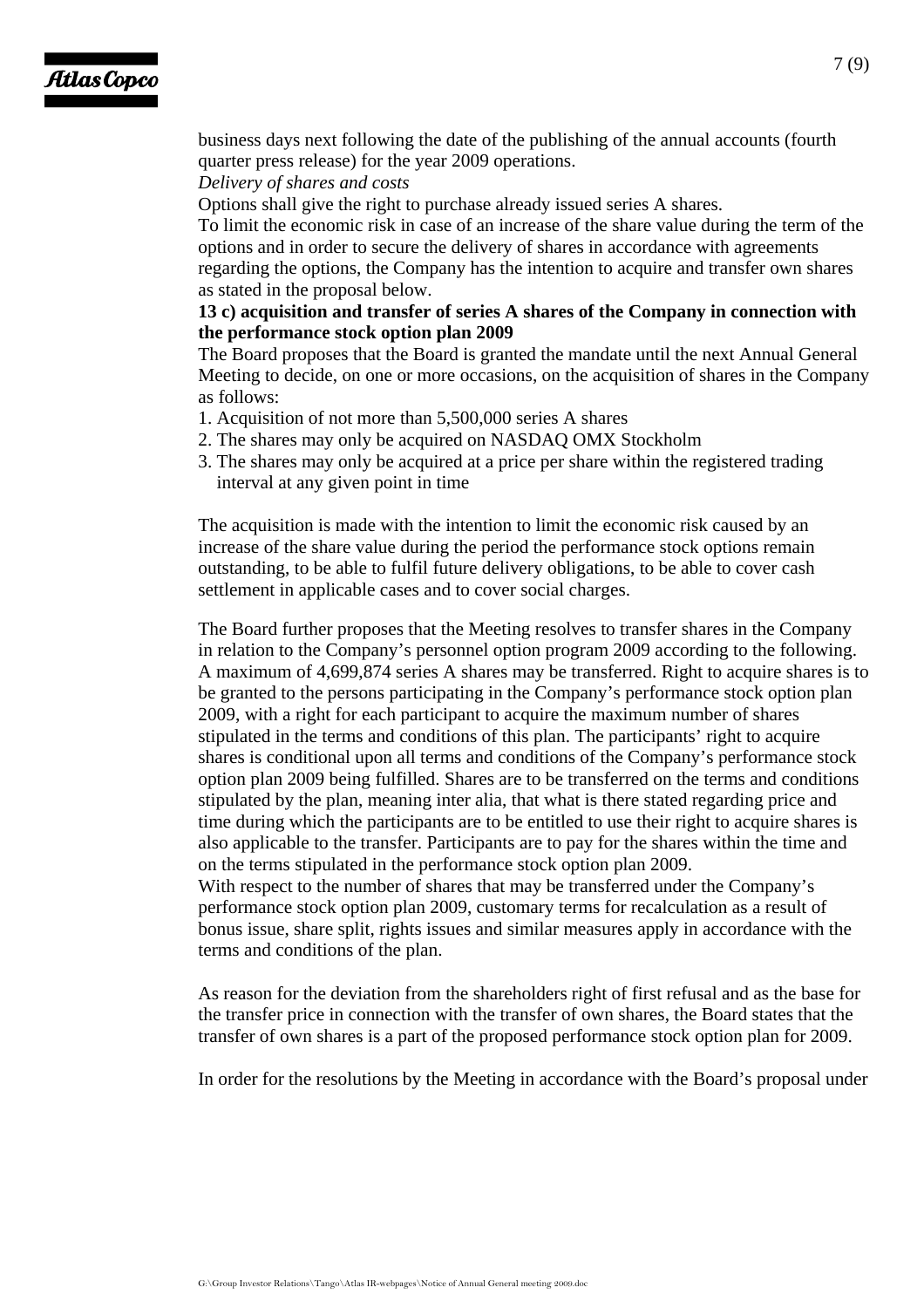13 a) and 13 b) above to be adopted, the resolutions must be supported by shareholders holding at least fifty percent of the votes cast. For decisions in accordance with the proposals from the Board under 13 c) it is required that at least two thirds of both the votes cast and of the shares represented at the Meeting support the proposal regarding acquisition of shares and in order for a resolution by the Meeting regarding the transfer of shares to be adopted it must be supported by shareholders holding at least nine tenths of the votes cast as well as of the shares represented at the Meeting.

#### **Item 14 – The proposal from the Board of Directors regarding the sale of own shares in connection with the performance stock option plans 2006 and 2007**

The Board proposes that the Board is granted the mandate until the next Annual General Meeting to sell maximum 1,445,000 series B shares, currently kept by the Company for this purpose, to cover costs, primarily cash settlements and social charges that may be incurred in connection with the exercise of rights under the 2006 and 2007 performance stock option plans. The sale shall take place on NASDAQ OMX Stockholm at a price within the registered price interval at any given time.

For a decision in accordance with the proposal from the Board the resolution must be supported by shareholders holding at least two-thirds of the votes cast as well as of the shares represented at the Meeting.

## **Item 16 – The proposal from the Board of Directors regarding a conditional change of the Articles of Association**

The board proposes that § 9, sub. par.1, in the Articles of Association shall be changed as follows:

### Current wording

Notice of a general meeting shall be given by posting the notice in Post- och Inrikes Tidningar and Dagens Nyheter.

#### *Proposed wording:*

*Notice of a general meeting shall be given by posting the notice in Post- och Inrikes Tidningar and on the website of the company. That notice has been given shall at the same time be posted in Svenska Dagbladet and Dagens Nyheter.* 

The Board further proposes that the decision by the Annual General Meeting regarding the change of the Articles of Association shall be conditioned of the fact that a change of the Swedish Companies Act (SFS 2005:551) as to the notice to a General Meeting has entered into force and which change has the effect that the proposed wording of § 9, sub. par.1, above is in compliance with the (changed) Swedish Companies Act.

The Board proposes that the managing director of the Company is authorized to make such minor adjustments which may be required in connection with the registration of the resolutions with the Swedish Companies Registration Office

For a decision in compliance with the proposals from the Board under this Item 16 it is required that the decision of the General Meeting is supported by shareholders who